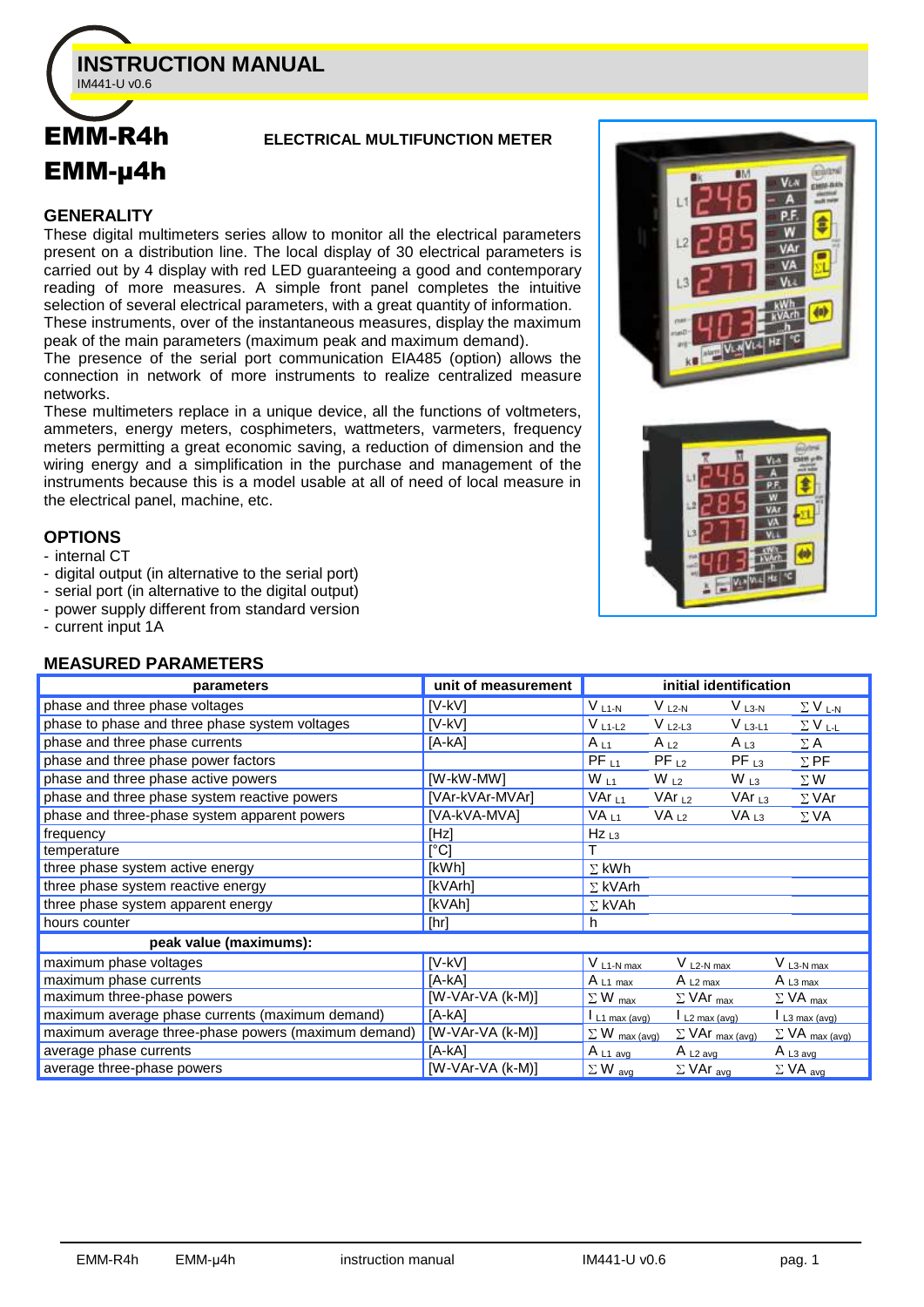# **INSTALLATION**

WARNING FOR THE USER

Read carefully the instructions/indications contained in this manual before installing and using the instrument.

The instrument described in this manual is intended for use by properly trained staff only.

**SAFETY** 

This instrument has been manufactured and tested in compliance with EN 61010-1standards. In order to maintain these conditions and to ensure safe operation, the person must comply with the indications and markings contained in the manual. When the instrument is received, before beginning installation, check that it's O.K. And it has not suffered any damage during transport. When starting installation make sure that the operating voltage and mains voltage are compatible with the device instructions. The instrument power supply must not be earthed. Maintenance and/or repair must be carried out only by qualified and authorized personnel. If there is ever the suspicious that, that there is a lack of safety ,during operation, the instrument must be disconnected and cautions taken against accidental use.

**Operation is no longer safe when: - The instrument doesn't work. / - The measured value are obviously wrong or unreasonable / - There is clearly visible damage. / - After serious damage incurred during transport. / - After a storage under unfavourable conditions**

# **CONNECTION**

For a correct use of the device, the wiring diagram contained in the present manual, must be respected. The connections are available on the screw terminal:

#### **- auxiliary power supply:**

The power supply is take from voltage inputs.

Are available 3 different auxiliary supply:

| 0 - 115V = 100-130V 50-60Hz | $(N-L3)$  | (on request)     |
|-----------------------------|-----------|------------------|
| 0 - 230V = 220-240V 50-60Hz | $(N-L3)$  | (on request)     |
| 0 - 400V = 380-415V 50-60Hz | $(L2-L3)$ | (standard model) |
|                             |           |                  |

It's possible, for example, to give an auxiliary power supply between phase and neutral, in a 4 wires system, or phasephase in a 3 wires system, without neutral or from a VT in a medium voltage application.

#### **In the standard version the voltage is 400V and it's taken between the phases L2-L3.**

In the following table it's possible to see the measurable voltage depending of the type of power supply.

| power supply terminals                       | rated voltage | range of measurable voltage                      |
|----------------------------------------------|---------------|--------------------------------------------------|
|                                              | 400V          | 300÷500V phase to phase (175÷290V phase-neutral) |
| <b>L2-L3</b> (phase to phase power supply)   | 230V          | 175÷290V phase to phase (130÷170V phase-neutral) |
|                                              | 110V          | 85÷145V phase to phase (50÷85V phase-neutral)    |
| <b>L3-N</b> (phase $-$ neutral power supply) | 230V          | 300÷500V phase to phase (175÷290V phase-neutral) |
|                                              | 110V          | 175÷290V phase to phase (100÷170V phase-neutral) |

The standard version allows to apply the instrument at all the three-phase network 400V with or without neutral supplied. For example for application on single phase 230V will need the L3-N / 230V. while for applications in medium voltage (for example using external voltage transformer 15 / 0.1 kV phase to phase) will need the version L2-L3 / 110V.

#### **- measure voltage inputs:**

4 terminals are available for the connection to the 3 phase and neutral of the network of measure, the maximum voltage phase to phase shouldn't be over 500 V rms and dependent to the auxiliary power supply. In case of a 3 phase system without neutral, or non distributed neutral to leave terminal N free. It's possible to use external voltage transformer in fact the transformation rate of the external transducer can be set in the SETUP of the instrument and the visualization allows the reading of voltage up to 40,0 kV.

#### **- measure current inputs:**

4 terminals are available for the connection to 3 external amperometric transformers with secondary 5A, it's possible to use 2 TA on



lines with 3 wires (insertion three phase Aron). The utilization of external TA is obligatory. The transformation rate of the external transducer can be set in the SETUP of the instrument and the visualization allows the reading of voltage up to 9,99 kA.

**REMARKS**: It's a must to respect the phase sequence. The connections between current and voltage phase inputs must not be inverted (for example, CT placed on phase L1 must correspond to the I1 input). So as it is not correct to invert S1 and S2 terminals, since power factors and powers might not be reliable.

For fixing the flush mount version instrument to the panel, use the fixing devices supplied, by inserting them in the side groves of the enclosure and tighten the screws.

For safety reasons, place an external fuse protection at the input voltages, and use adequate cables for the working voltages and currents, with a cross sections from 0,5 to 2,5 mm<sup>2</sup>.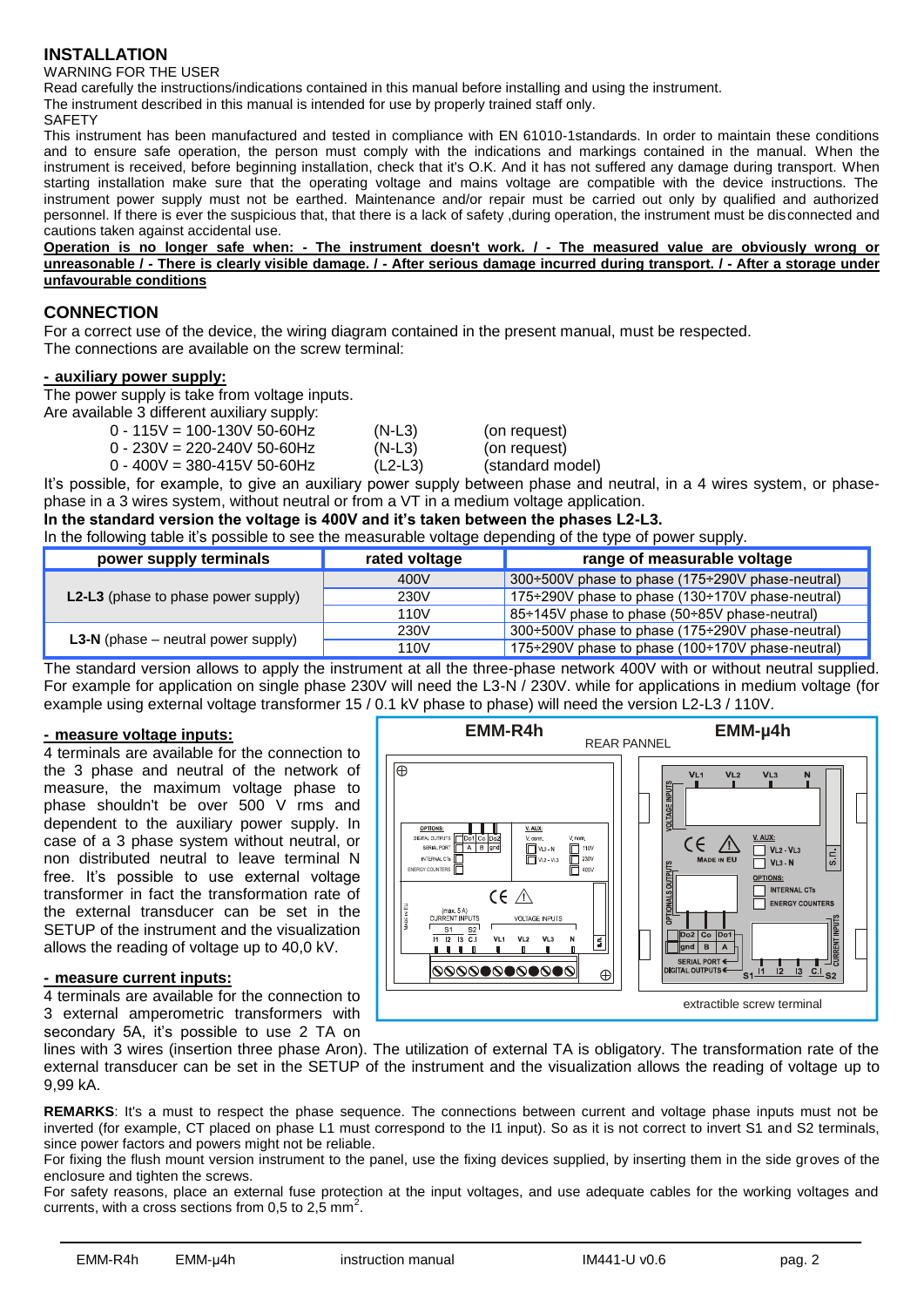#### **WIRING DIAGRAMS**

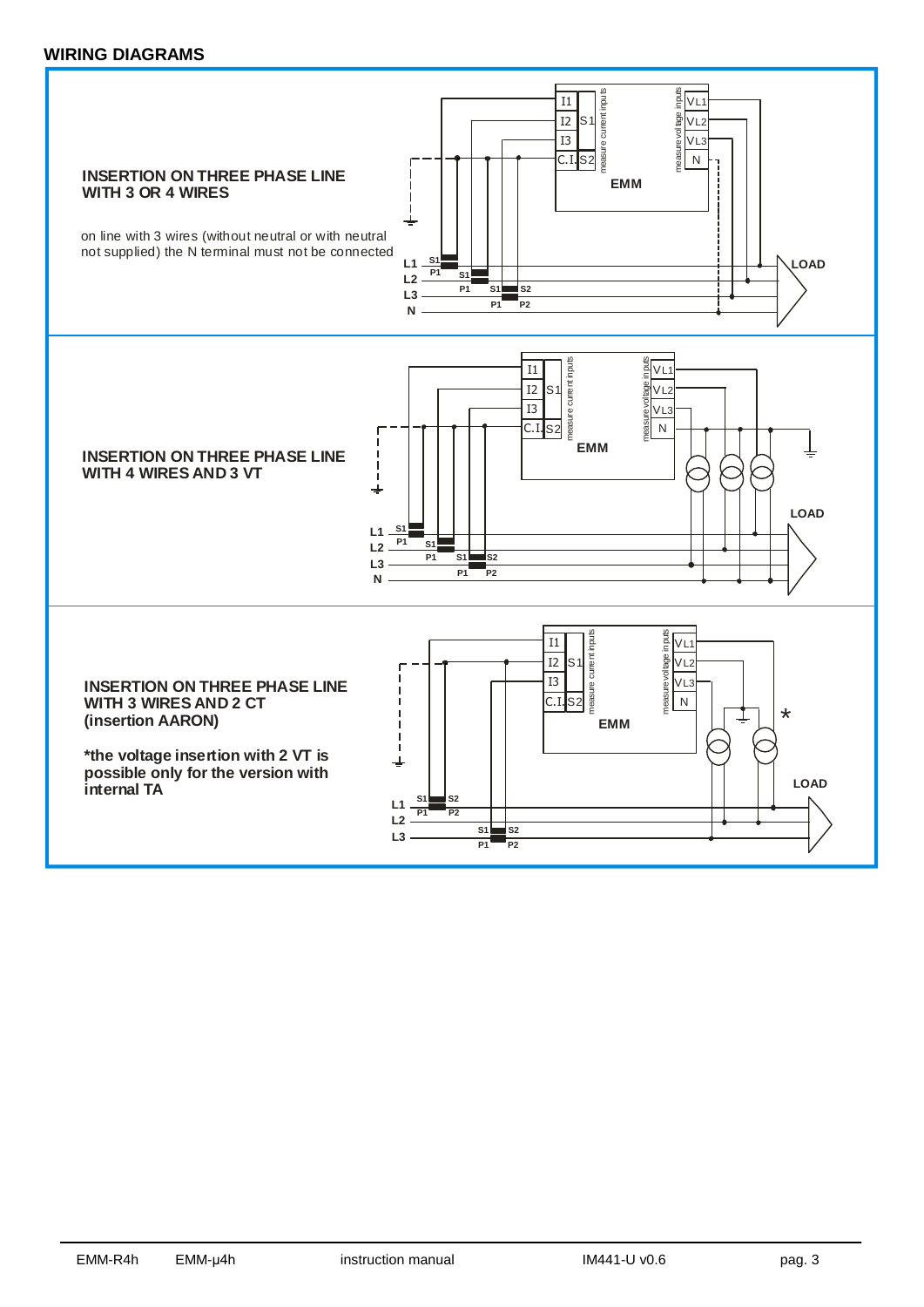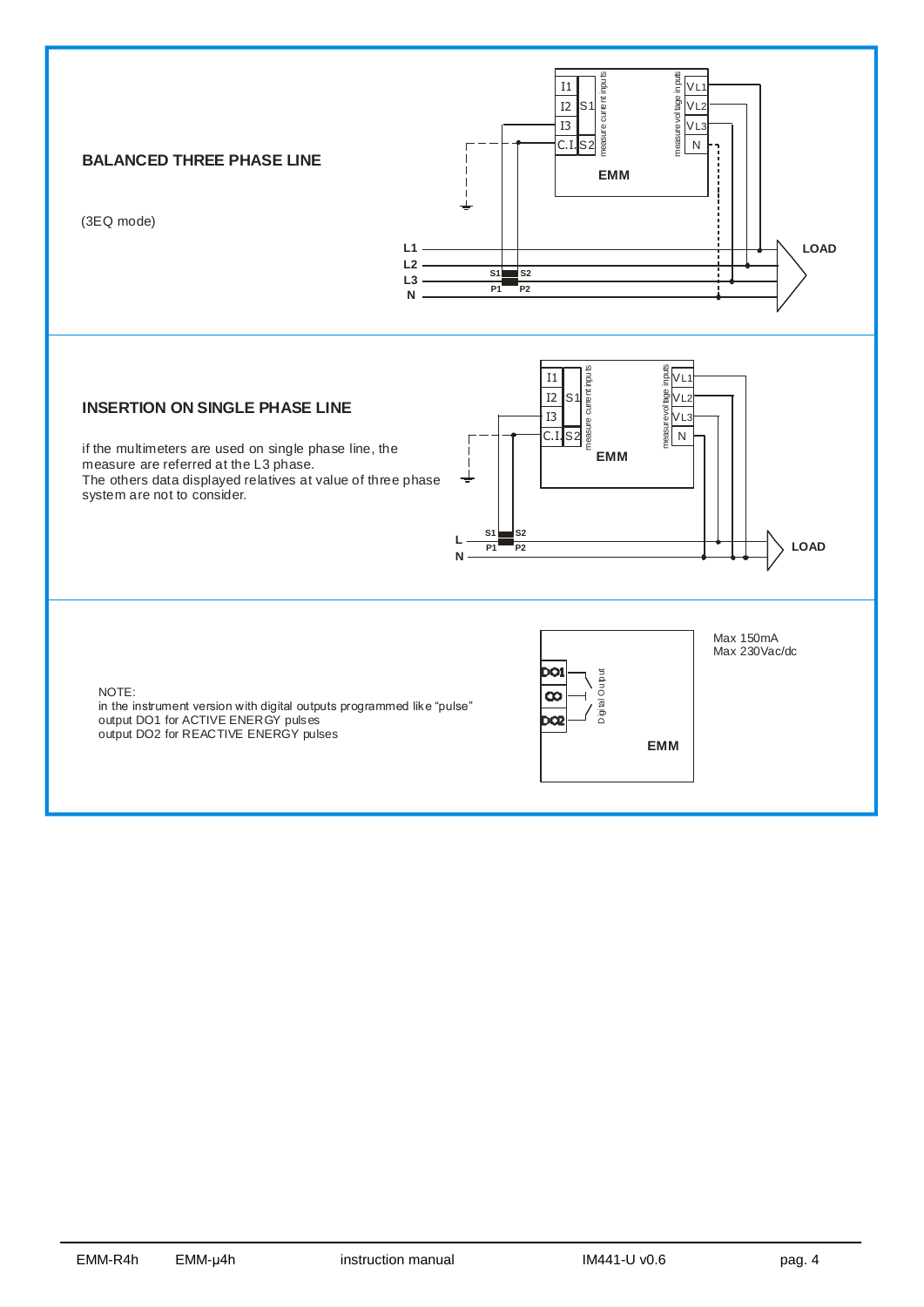# **DESCRIPTION FRONT PANEL– OPERATORS**



# **LEGEND:**

- **A**: push-button for the visualization of electrical parameters of three-phase system with the corresponding LED indication. In modality programming (SETUP) it's used to confirm the parameter set.
- **B**: push-button for the selection of the electrical parameter to be displayed on display **F**. In modality programming (SETUP) it's used to increase the value of the parameters to set.
- **C**: push-button for the selection of the electrical parameter to be displayed on display **G**. In modality programming (SETUP) it's used to reduce the value of the parameters to set.
- **D**: LED bar for the indication of the electrical parameter displayed on display **F**.
- **E**: LED bar for the indication of the electrical parameter displayed on display **G**.
- **F**: 3 displays for the visualization of electrical measures of every phase.

When  $\Sigma$ **L** LED is ON, only the main display will be active showing the three-phase system value of the electrical measure selected.

LED **k** and **M** show the eventual multiplying factor (k = kilo=x 1.000, M =Mega= x 1.000.000) If it's selected with the **C** key the display indicates also the values of the active, reactive and apparent energy counters. If it's selected with the **A** and **B** keys the display indicates the maximum and average values.

**G**: display for the visualization of the electrical measure indicated in LED **<sup>E</sup>** (energy counters excluded). The voltage values are referred to the three-phase system. The **k** LED displays the reading in kilo (x 1000). If it's selected with **C** key the display indicates the type of the energy displayed. If it's selected with **A** and **B** keys,

the display indicates the type of average of maximum values.

**A+C**:when pressing simultaneously the instrument pass to the following menu:

- instrument programming (**SETUP**)
- energy counters and peak values deleting (**RESET**)
- digital outputs programming (**SET DO1; SET DO 2**) (only for version with digital output)
- hour counter programming (**HR\_**)
- I/O diagnostic page

**A+B**:when pressing simultaneously the instrument pass to the visualization of average and maximum values stored.

#### **MENU OF INSTRUMENT PROGRAMMING (SETUP)**

To enter in SETUP it's necessary to press at the same time **A** and **C** keys, on the **F** display will appear the message SETUP. Pressing the **A** key on the **G** display will appear the message SET that will remain always displayed during the set of each parameter to highlight the SeTUp phase in running.

The set values will be keep also in absence of auxiliary power supply.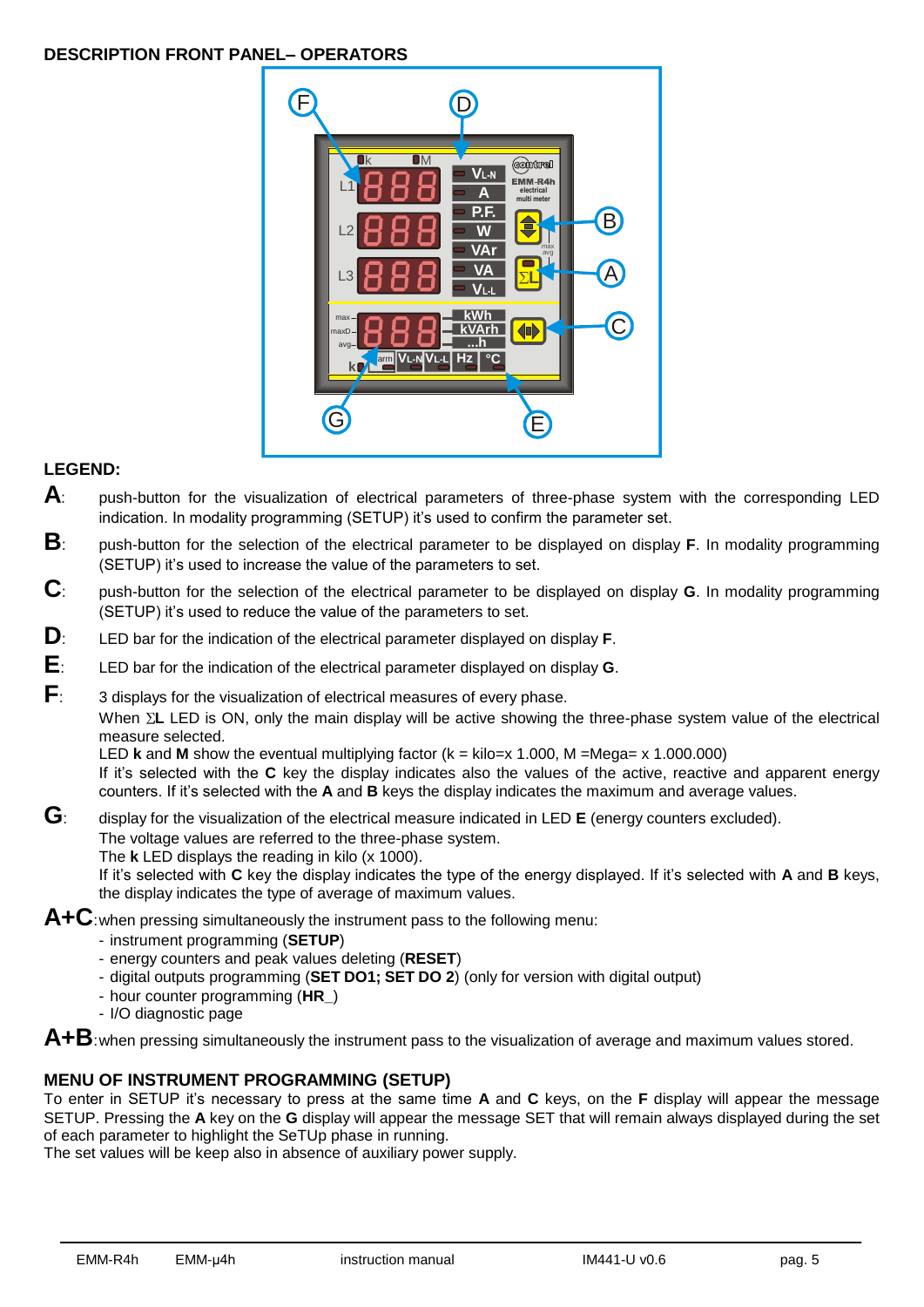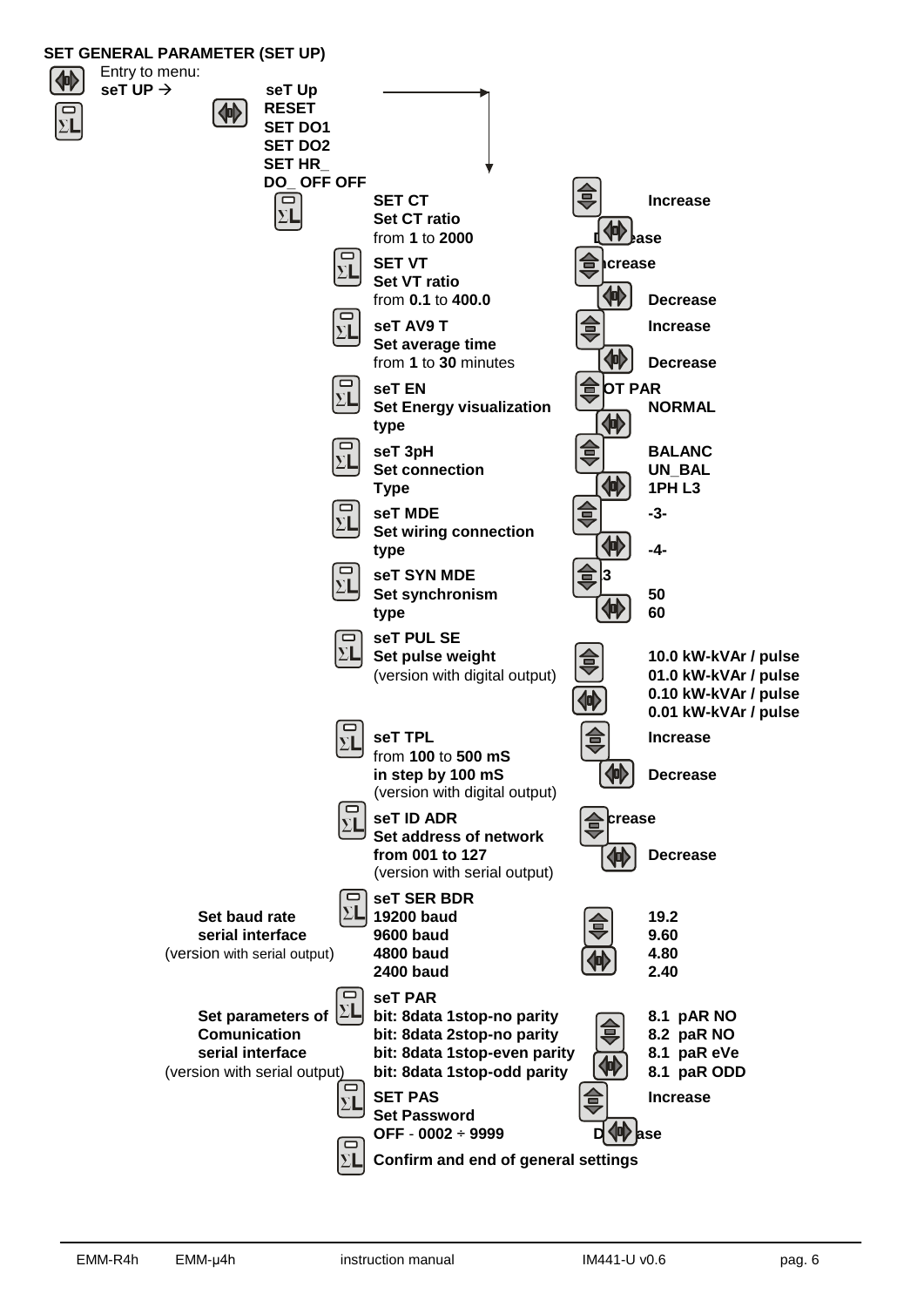#### **Programming of the transformation ratio of the external current transformers (SET CT)**

The programming of the CT ratio, intended as the ratio between the primary and the secondary circuit (example: with CT 1000/5 it must be set 200), has to be performed by using the front keys.

After the enter in the setup (message **SETUP** on **F** display) pressing the **C** key, the message **seT** will appear on the **G** display and the message **CT** (Current transformer ratio) on the first **F** display; the transformation ratio value (set to 1 by the manufacturer) on the second and the third **F** display. Press **B** or **C** keys to increase or decrease the value respectively (the variation is performed unit by unit). In order to speed up the operation, keep the **B** or **C** key pressed, the variation will be performed by tens and hundreds. To increase or decrease the value by unit, it is necessary to release and to press the button again. To confirm the set value, press the **A** button; in this way it is possible to enter the next programming. If none key is pressed for 10 seconds, the instrument will automatically leave the programming menu and the eventual setting SHALL NOT be stored.

# **- Programming of the transformation ratio of the external voltage transformers (SET VT)**

After the precedent programming phase, on **F** display will appear the inscription **VT** (voltage transformer) and the value of the transformation rate of the external TV (set to 1 from the constructor), considered as the rate between primary and secondary (example with TV 15/0.1 kV the value will be 150). In the same way at the programming of the CT rate will be possible to set this value. If the external TV are not used the value to set will be 1. To confirm the value press the **A** button.

If the instrument has not options the programming continues with the set of average time **AVG T'** and after with the password **PASS**, then it come back at the first page **SETUP**. The presence or the absence of the options, neutral current, digital output and serial output, will allow the visualization or not of the other settings.

# **Programming of the average time (seT AVG T')**

After the programming phase previously described, pressing another time the **A** key, on the **F** display will appear the message **AVG T'** and the average time settable from 1 to 30 minutes.

To increase the value press the **B** key. To decrease it, press the **C** key. To confirm it press the **A** key.

The average time is the time used to calculate the average parameters (**avg**) and the maximum demand (**maxD**).

#### **Programming of the energy visualization type (seT EN)**

This setting allows to define the energy visualization type after the visualization of the temperature. With **TOT PAR** will have the visualization of the partial and total energy counters. With **NORMAL** there will be only the visualization of total counters (that it's possible to reset from **RESET** menu).

#### **Programming insertion mode (3PH)**

In a unbalance three phase system it's necessary to set **UN\_BAL** (unbalance) while in a balance system (only one CT and only one VT) the correct set is **BALANC** (balance). For a single phase insertion it's necessary to set **1PH L3**.

#### **Programming wiring connection mode (MDE)**

This setting allows to definite the wiring type connection. It's possible to chose 3 wires or 4 wires. With the 4 wires connection the neutral parameter are displayed and enabled to use for the digital and analog outputs settings.

#### **Programming of the synchronism type (SYN MDE)**

In this setting for the synchronization type, it's possible to choose L3 to use the external frequency (on L3 phase) or 50, 60 Hz to use the internal clock.

#### **Programmingoftheweightoftheactiveandreactiveenergypulse(seTPULSE)(onlyforvers.withdigitaloutput)**

After the above mentioned programming, by pressing the **A** key again, the message **PULSE** will appear on the **F** display and the value of the weight of one pulse settable on three phase values: **0,01** - **0,1** - **1** - **10** kWh or kVArh (for each emitted pulse the instrument will have counted 0,01 - 0,1 - 1 - 10 kWh o kVArh).

Press the **B** key to increase the value or **C** key to decrease the value and **A** to confirm.

#### **Programming of the duration pulse (SET TPL) (only for vers. with digital output)**

The message **TPL** will appear together the value of the duration pulse expressed in mS. It's possible to select the value from 100 mS to 500 mS, with 100 ms steps by using **B** key (to increase the value) and **C** (to decrease the value). Confirm the value pressing the **A** key.

This setting is used by all digital outputs.

#### **Programming of the address for the communication network (SET ID ADR) (only for vers. with serial output)**

After the confirm with the **A** key of the previous value, the message **ID aDR** will appear on **F** display; to set the value that will identify the instrument when it will be connected in a EIA485 communication network, proceed with the modality, already described. The settable values are from 1 to 247. To confirm, press the **A** key.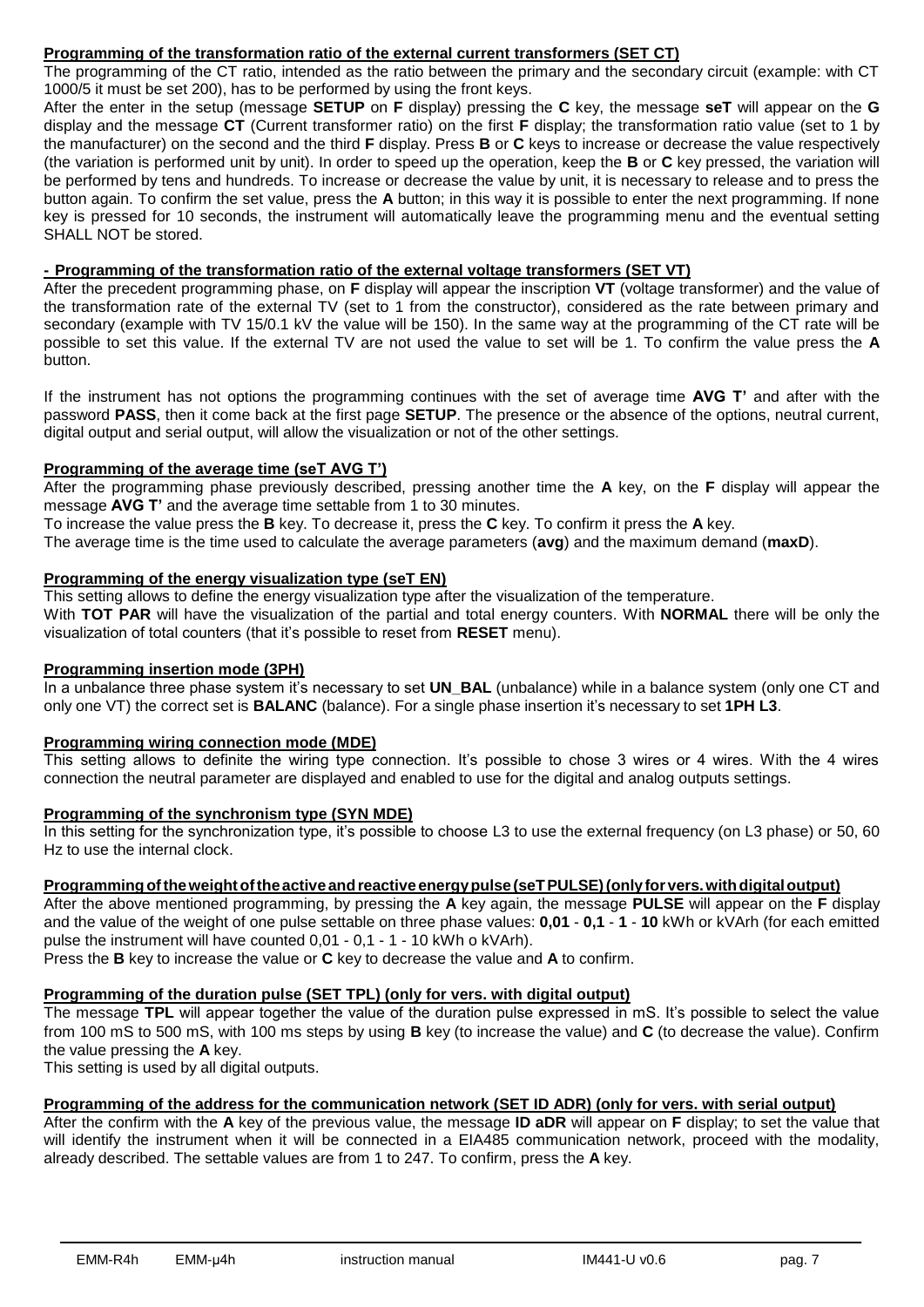# **Programming of the baud rate (SET BDR) (only for vers. with serial output)**

The following setting is the baud rate. The message **SET** appears on **G** display, the message **SET BDR** on the first two parts of **F** display to indicate the programming of the baud rate displayed on the third part (L3) of the **F** display. To modify the value set, it's necessary to use the **C** key to decrease and **B** to increase the rate. The values settable are:

- **19.2** => 19200 baud

- **9.60** => 9600 baud
- $-4.80$   $\implies$  4800 baud
- $-2.40 = 2400$  baud

Press **A** to confirm the value displayed.

#### **Programming of the serial parameters (only for vers. with serial output)**

On **G** display will appear the message **SET**. The following message will appear on **F** display using the **B** and **C** keys. To confirm press the **A** key.

| 81<br><b>PAR</b> | 8 data bit / 1 stop bit   8 2 8 data bit / 2 stop bit<br>No parity | <b>PAR</b> | No parity | 8  <br><b>PAR</b> | 8 data bit / 1 stop bit<br>Even parity | $^{\prime}$ 8 1<br><b>PAR</b> | 8 data bit / 1 stop bit<br>Odd parity |
|------------------|--------------------------------------------------------------------|------------|-----------|-------------------|----------------------------------------|-------------------------------|---------------------------------------|
| <b>NO</b>        |                                                                    | <b>NO</b>  |           | <b>EVE</b>        |                                        | <b>ODD</b>                    |                                       |

#### **Programming of the Password (SET PAS)**

The instrument is supplied without password. When a password (from 0002 to 9999) is set, using the **B** (to increase), **C** (to decrease) and **A** (to confirm) keys, only who know this value can to enter in the setup. The password, in fact, is required all the time that someone try to enter in the setup (pressing the **A** and **B** key at the same time). If the password is wrong, the message **PASS ERR** will appear on **F** display and the instrument go back to the measures visualization. To input the password, when required by the instrument, at the enter of the setup, use the **A**, **B** and **C** keys as the same way done previously.

The menu is cyclic. After the last setting, the instrument go back to the first page of Setup (SETUP). It's always possible to come back to measures visualization mode pressing at the same time the **A** and **C** keys.

#### **PEAK VALUES AND ENERGY COUNTERS RESET (RESET)**

From the measures visualization mode, pressing the **A** and **C** keys simultaneously the message SETUP will appear on **F** display, press the key **C** until the message **RESET** appears on the same display. To accede to the menu, press the **A** key. Now it's possible to select the enabling of cancellation type, by pressing the **C** key, according with following types:

**RESET PEA:** all maximum value will be delete.<br>**RESET AVG:** all average and average maximure

- all average and average maximum value (maximum demand) will be delete.
- **RESET EN**: with **NORMAL** as energy mode (**EN**) the total energy counters will be delete, with **TOT PAR** the partial energy counters will be delete.
- **RESET ALL:** to delete all average and maximum values and all energy hours counters.

Entry to menu:

| seT UP $\rightarrow$<br>$\overline{\Sigma}$ | seT Up<br><b>RESET</b><br><b>SET DO1</b><br><b>SET DO2</b><br><b>SET HR</b><br>--- OFF OFF                                                                                                                  |                                                               | (the visualization depends on the settings and the I/O status) |                                                                                              |
|---------------------------------------------|-------------------------------------------------------------------------------------------------------------------------------------------------------------------------------------------------------------|---------------------------------------------------------------|----------------------------------------------------------------|----------------------------------------------------------------------------------------------|
|                                             | <b>RESET PEA</b><br><b>RESET AVG</b><br>Deleting average values (avg)<br>and maximum demand (maxD)<br><b>RESET EN</b><br><b>Deleting energy counters</b><br><b>RESET ALL</b><br>values, and energy counters | Deleting maximum values (max)<br>Deleting maximum and average | NO / YES<br>NO / YES<br>⇔<br>NO / YES<br>NO / YES              | <b>Confirm Reset</b><br><b>Confirm Reset</b><br><b>Confirm Reset</b><br><b>Confirm Reset</b> |

To enable the chosen type, press the **B** key to change the indication on display **G** from **NO** to **yes**. Confirm enabling cancellation, by pressing the **A** key. The indication on display **G** change from **yes** to **---** .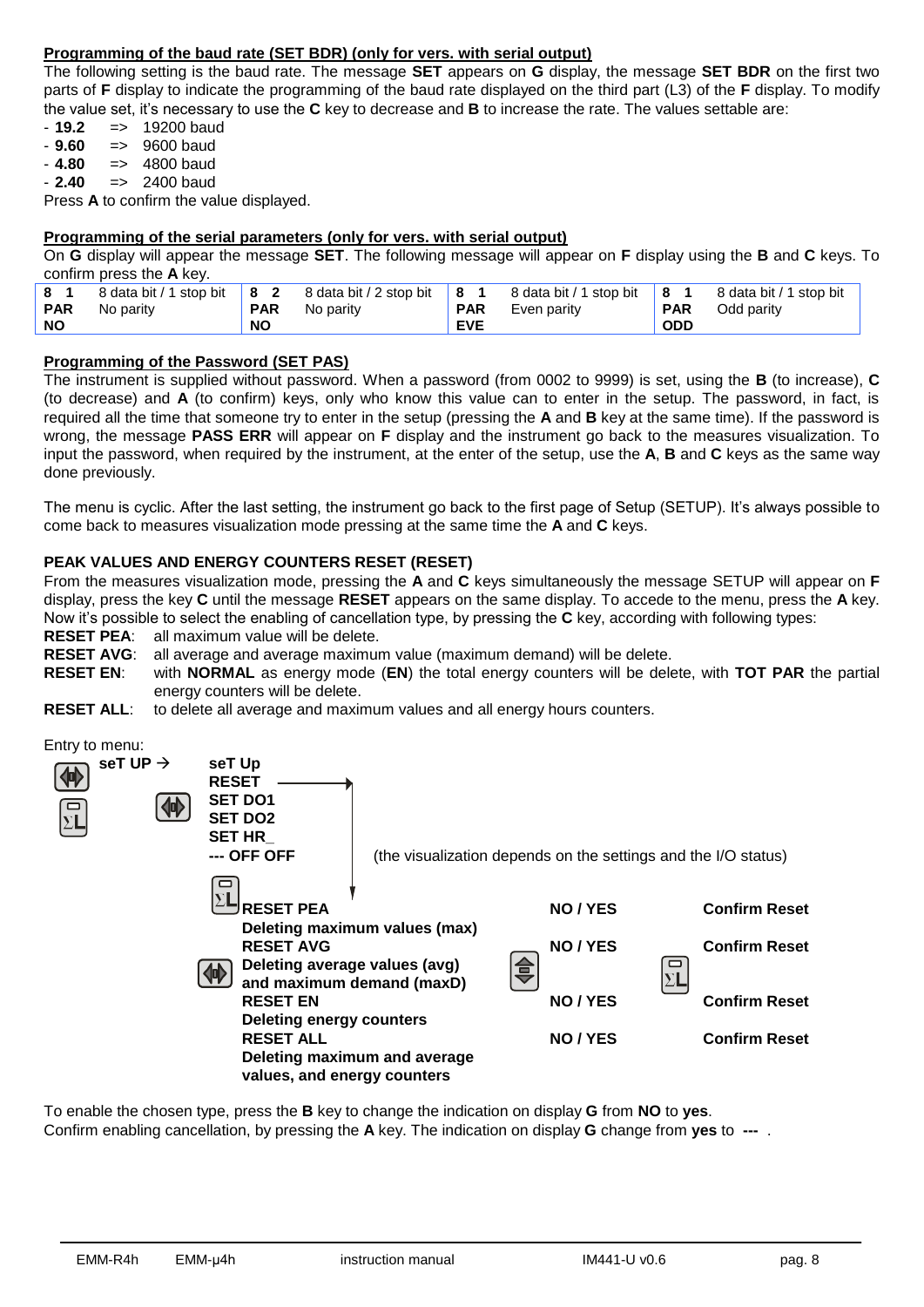#### **PROGRAMMING OF THE DIGITAL OUTPUT (SET DO1 SET DO2) (only for vers. with digital output)**

The DO1 and DO2 digital outputs have three modality of functioning: **PULSE**, alarm (**ALR**) and **REMOTE** command. The DO1 modality setting is independent from DO2. For example it's possible to set DO1 on **PULSE** (pulse emission) and DO2 on alarm mode (**ALR**).

In the menu **SET DO1** and **SET DO2** it's possible to program the function of all digital outputs. In these menus are available the following modality: **PULSE**, **ALR** and **REMOTE**.

In **PULSE** mode the digital output DO1 will emit pulses proportional to the active energy counted while the digital output DO2 will emit pulses proportional to the reactive energy counted. The proportionality will depend from the **PULSE** set in the **SETUP** and the duration of the impulse is set in the **TPL** voice of the **SETUP**.

The **ALR** modality is divided in two parts: **ALR SYS 3PH** and **ALR SYS 123**. With **ALR SYS 3PH** the digital output will function as alarm verifying that the three phase value doesn't exceed the threshold set (**ALR HI** and **ALR LO**). With **ALR SYS 123** the digital output will function as alarm verifying that the maximum value of the single phases doesn't exceed the maximum threshold set (**ALR HI**) and that the minimum value of the single phases doesn't come down the minimum threshold set (**ALR LO**). The activation of the alarm output will come after some seconds of delay set(**ALR DL**).

In the **REMOTE** mode, the output status will be decided from the status of the correspondent MODBUS register (see protocol modbus manual for EMM).

| Enter to menu:            |                                                                                                                                                                                                                                                                         |                                                                                                |
|---------------------------|-------------------------------------------------------------------------------------------------------------------------------------------------------------------------------------------------------------------------------------------------------------------------|------------------------------------------------------------------------------------------------|
| seT UP $\rightarrow$<br>俐 | seT Up<br><b>RESET</b>                                                                                                                                                                                                                                                  |                                                                                                |
| 他                         | <b>SET DO1</b><br><b>SET DO2</b><br><b>SET HR</b><br>--- OFF OFF (the visualization depends on the settings and the I/O status)                                                                                                                                         |                                                                                                |
|                           | ▭<br><b>PUI se</b><br>$\Sigma$ L<br><b>ALR SYS 3PH</b><br><b>ALR PH 123</b><br><b>BY_REMOTE</b><br>▭                                                                                                                                                                    | To choose the output modality<br>(selecting PULSE or<br>BY_REMOTE<br>V)<br>the setting finish) |
|                           | $\Sigma$ L<br><b>ALR SEI uLN</b><br><b>ALR SEI AMP</b><br>ALR SEI P.f To chose the parameter<br><b>ALR SEI ACT</b><br><b>ALR SEI REA</b><br><b>ALR SEI APP</b><br><b>ALR SEI VLL</b><br><b>ALR SEL FRE (only for ALR SYS 3PH)</b><br>AIR sel T°c (only for ALR SYS 3PH) | to control<br>(see variable list)                                                              |
|                           | Set maximum alarm threshold<br>ΣL                                                                                                                                                                                                                                       | <b>Increase</b>                                                                                |
|                           | <b>ALR HI</b>                                                                                                                                                                                                                                                           | Decrease (after 0 there is OFF)                                                                |
|                           | Set minimum alarm threshold<br>$\Sigma$ L                                                                                                                                                                                                                               | €<br><b>Increase</b>                                                                           |
|                           | <b>ALR LO</b>                                                                                                                                                                                                                                                           | 仲<br>Decrease (after 0 there is OFF)                                                           |
|                           | Set delay                                                                                                                                                                                                                                                               | $\triangleq$<br><b>Increase</b>                                                                |
|                           | <b>ALR DI</b>                                                                                                                                                                                                                                                           | <b>Decrease</b>                                                                                |
|                           | $\Box$<br>ΣL<br>Confirm and end of digital output settings.                                                                                                                                                                                                             |                                                                                                |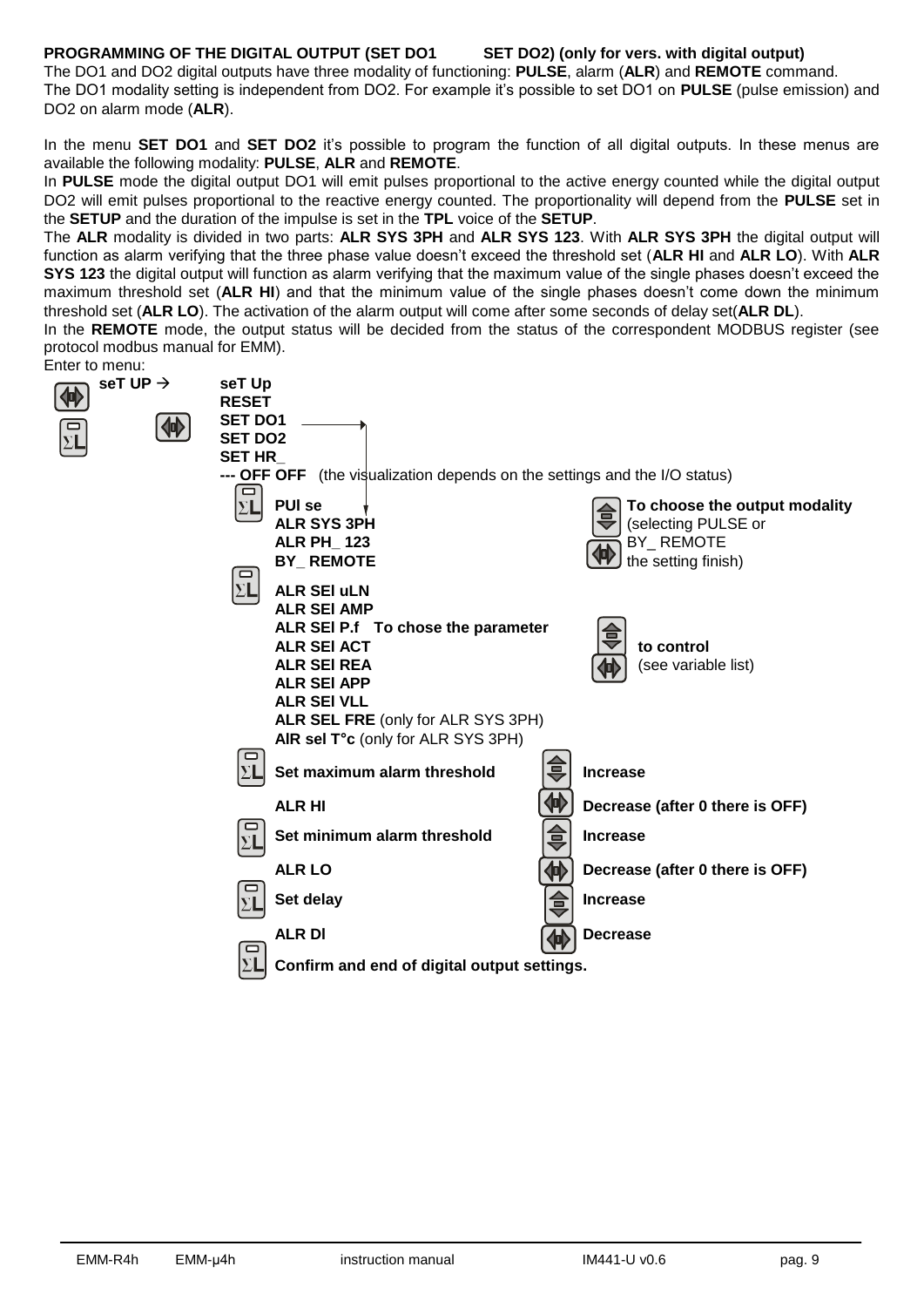#### ENTER IN THE SETUP

From the measures visualization, press at the same time the **A** and **C** keys, the message **Set Up** will appear on the **F** displays.

#### CHOOSE THE DIGITAL OUTPUT TO PROGRAM

Press repeatedly the **C** key until the message **SET DO1** (DO1 output) or **SET DO2** (DO2 output) appears on the **F** display. Press the **A** key to select this setting.

SELECT THE MODALITY OF FUNCTIONING OF THE DIGITAL OUTPUT

To select the functioning mode, using the **B** and **C** keys, it's possible to select: **PULSE** (pulse emission), **ALR SYS 3PH**, (alarm on three phase value), **ALR PH\_ 123** (alarm on minimum and maximum single phase value) and **BY\_ REMOTE** (the digital output is managed using serial output). Press **A** key to confirm.

CHOOSE THE PARAMETER TO LINK TO THE DIGITAL OUTPUT

With an alarm modality set, it's necessary to select the parameters associated to the alarm output; by pressing the **B** and **C** keys until the parameter choice appears on the third part (L3) of **F** display and the glowing the corresponding led on the **D** bar. Press **A** key to confirm the set.

#### SET THE HIGH AND THE LOW THRESHOLDS

On **F** display will appear the message **ALR Hi** with the high threshold value; confirming with the **A** key on the same display will appear the message **ALR LO** with low threshold value. The **B** (to increase) and **C** (to decrease) keys are used to set the high and the low thresholds values. The range depends by the parameter and it is linked to the CT and VT ratios. Pressing **A** key to confirm.

The threshold set is linked with CT and VT ratios, for this reason it's necessary to make this operation after the programming of the CT and VT. The end scale value must be confirmed when CT and VT ratios are modified.

The low threshold will be lower than high threshold. If the high threshold is set as OFF the low threshold will have the range of the high threshold.

SET THE DELAY TO THE DIGITAL OUTPUT ACTIVATION

Now it's possible to set the delay that will pass between the alarm condition set and the activation of digital output. On **F** display will appear **ALR DLY** and the value expressed in seconds (range 1÷900). The modification of the value is done in the same way of the threshold set. With the confirmation (**A** key) the set is complete.

The programming will be referred to the digital output indicated on **G** display (**DO1** o **DO2**).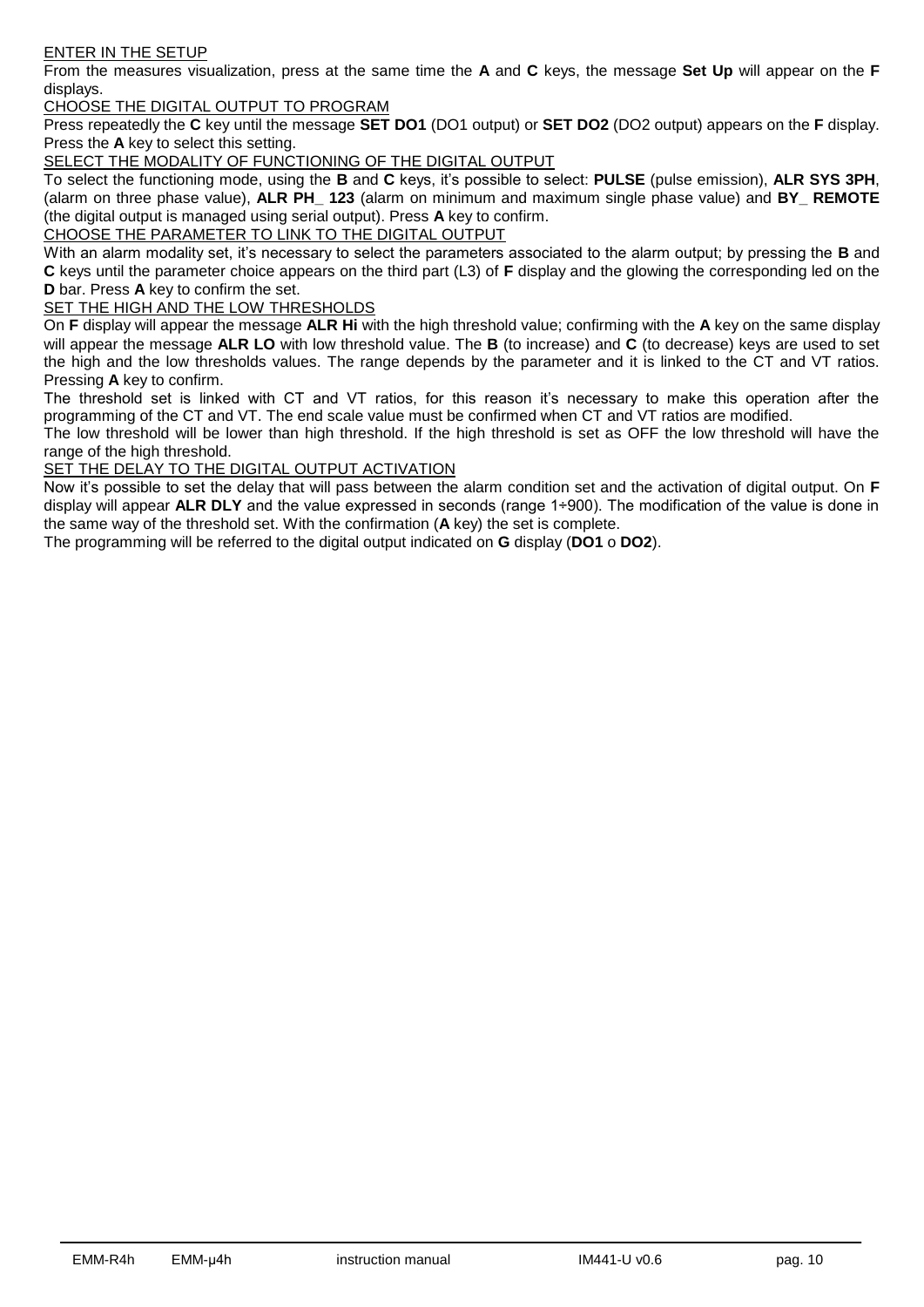#### **PROGRAMMING OF THE HOURS COUNTER (SET HR\_)**

The hour counter will be increased when the measure of the parameter will exceed the set threshold value.

| seT UP $\rightarrow$ | seT Up<br><b>RESET</b><br><b>SET DO1</b> |                                           |                         |                                                                                   |
|----------------------|------------------------------------------|-------------------------------------------|-------------------------|-----------------------------------------------------------------------------------|
|                      | <b>SET DO2</b>                           |                                           |                         |                                                                                   |
|                      | <b>SET HR</b>                            |                                           |                         |                                                                                   |
|                      |                                          |                                           |                         | <b>--- OFF OFF</b> (the visualization depends on the settings and the I/O status) |
|                      |                                          | HR_SEI VLN                                |                         |                                                                                   |
|                      |                                          | HR_SEI AMP                                |                         |                                                                                   |
|                      |                                          | HR_SEI P.f To chose                       | e parameter             |                                                                                   |
|                      |                                          | HR SEI ACT                                | (see the variable list) |                                                                                   |
|                      |                                          | HR_SEIREA                                 |                         |                                                                                   |
|                      |                                          | HR_SEI APP                                |                         |                                                                                   |
|                      |                                          | HR_SEIVLL                                 |                         |                                                                                   |
|                      |                                          | HR_SEL FRE                                |                         |                                                                                   |
|                      |                                          | $HR$ sel T°c                              |                         |                                                                                   |
|                      |                                          | Set the threshold                         |                         | <b>Increase</b>                                                                   |
|                      |                                          | $HR$ <sub>_</sub> HI                      |                         | <b>Decrease</b>                                                                   |
|                      |                                          | Confirm and end of hour counter settings. |                         |                                                                                   |

#### SELECT THE PARAMETER TO LINK TO THE HOURS COUNTER

From the previous setting, pressing the **C** key it's possible to set the hours counter: the message **SET HR\_** appears on the **F** display. Press the **A** key to define the parameter to link to the hours counter. Press more time the **B** key to select the parameter and the **A** key to confirm it.

#### SET THE THRESHOLD

Subsequently it's necessary to set the threshold using the **B** (to increase) and **C** (to decrease) keys. Confirm with **A** key.

#### **I/O INFO PAGE**

After the hour counter set, the I/O info page appears in F displays: on the second part (L2) the status of the first digital output (DO1), on the third part (L3) the status of the second digital output (DO2).

The visualization of the status of the two digital outputs is **ON** if the digital output is activated or **OFF** if deactivated.

The status of the serial port appear on the **G** display when the instrument has this option. If the instrument receives data, it displays the letter R and the number of the instrument that is in communication while if the instrument transmits data, it displays the letter T.

# **VARIABLE LIST**<br>**VLN** three-pl

- **VLN** three-phase voltage
- **AMP** three-phase current<br>**P.F** three-phase power f
- three-phase power factor
- **ACT** active power
- **REA** reactive power
- **APP** apparent power
- **VLL** phase to phase voltage
- **FRE** frequency
- **T°C** temperature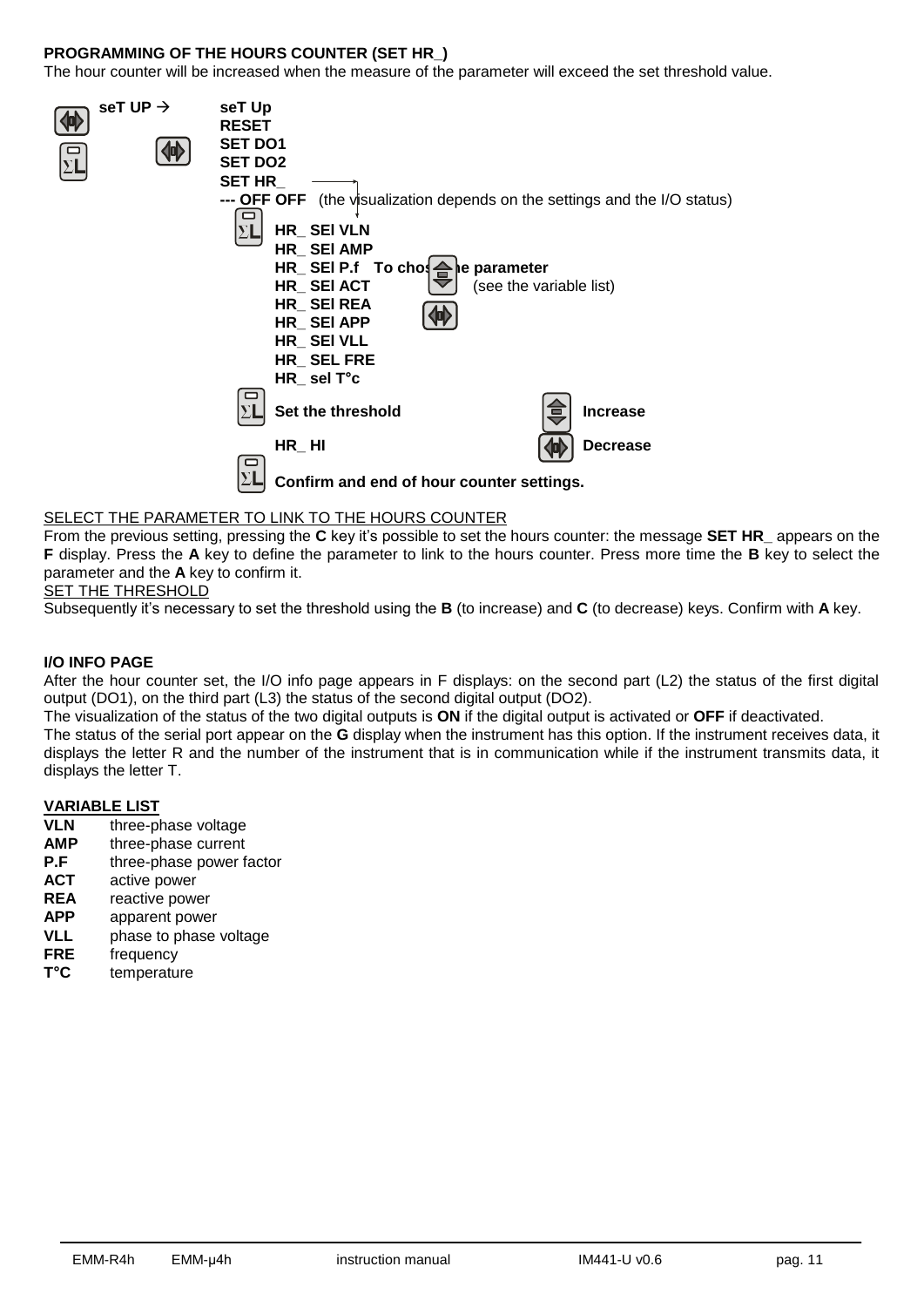#### **MEASURES VISUALIZATION**

The instrument is divided in two distinct section:

the first is composed by three displays (**F**), by **A** and **B** keys and by LED bar **D**; the second (in the low part) is composed by **G** display, by **C** key and by LED bar **E**.

The two sections are to consider as two different instruments in a only one box, in fact it's possible to act in a zone without to modify the visualization in the other (peak value and energy counters visualization excluded).

#### **Visualization section 1**

The three measures of phases (on L1, L2 and L3), of the parameter indicated from the led **D** on, appears on **F** display. For the measure of the phase to phase voltages (V L-L), the three measures are  $V_{11-12}$ ,  $V_{12-13}$ ,  $V_{13-11}$ .

It's necessary to press the **B** button to select the parameter that can be displayed and indicated from **D** LED.

Press **A** button to see on **F** display the three phase value (the average of the single phase of voltage, current, power factor and the sum of single phase for the power) of the parameter selected: the led inside the **A** key is on.

To press another time the same key the visualization come back at the phase values.

The unit of measurement can be expressed in kilo or Mega, in the this case the relative LED is on.

A sign – on the first digit indicates the visualization of the capacitive power factor (example the reading -.95 indicates a power factor of 0.95 capacitive)

Note: If in the Setup the single phase mode (**1PH L3**) is set, all the measures appear on the L3 display.

#### **Visualization section 2**

At the same way of the section 1, press the **C** button to select the parameter that can be displayed and indicated from **E** LED. The voltage values are of the three phase system, the frequency is of the L3 channel.

#### **Visualization energy and hours counters**

With the **C** key it's possible to visualize on **F** display the active, reactive and apparent energy counters. One segment of the right digit of the **G** display, in correspondence of the **kWh** and **KVArh** on the front panel, turn on, to indicate the visualization of the active and reactive energy counters. The led **VA** and the segment of the right digit of the **G** display, in correspondence of **…h** on the front panel, turn on, to indicate the visualization of the apparent energy counter. To complete the visualization the led **k** over the **F** display could be on.

This is the visualization if **NORMAL** is the set in **EN** voice of the setup. Instead if the setting is **TOT PAR** on the **F** display will be visualized alternatively the partial and the total active, reactive and apparent energy counters; the first digit of the **G** display indicates the type of the counter: **P** for the partial (the user could be reset it) and **T** for the total (it's no possible to reset it).

The right digit of **G** display, in correspondence of the **…h**, turn on, when the visualization of hours counters is active.

The reading of the counters use the 9 digits (maximum reading 99999999.9) of the **F** display: the measure is displayed in the way that the L1 display will indicate the first 3 digits, the display L2 the seconds 3 digits and the L3 display the last 3. For example if:  $L1=000$ ,  $L2=028$ ,  $L3=53.2$  the reading is 2853.2 kWh.

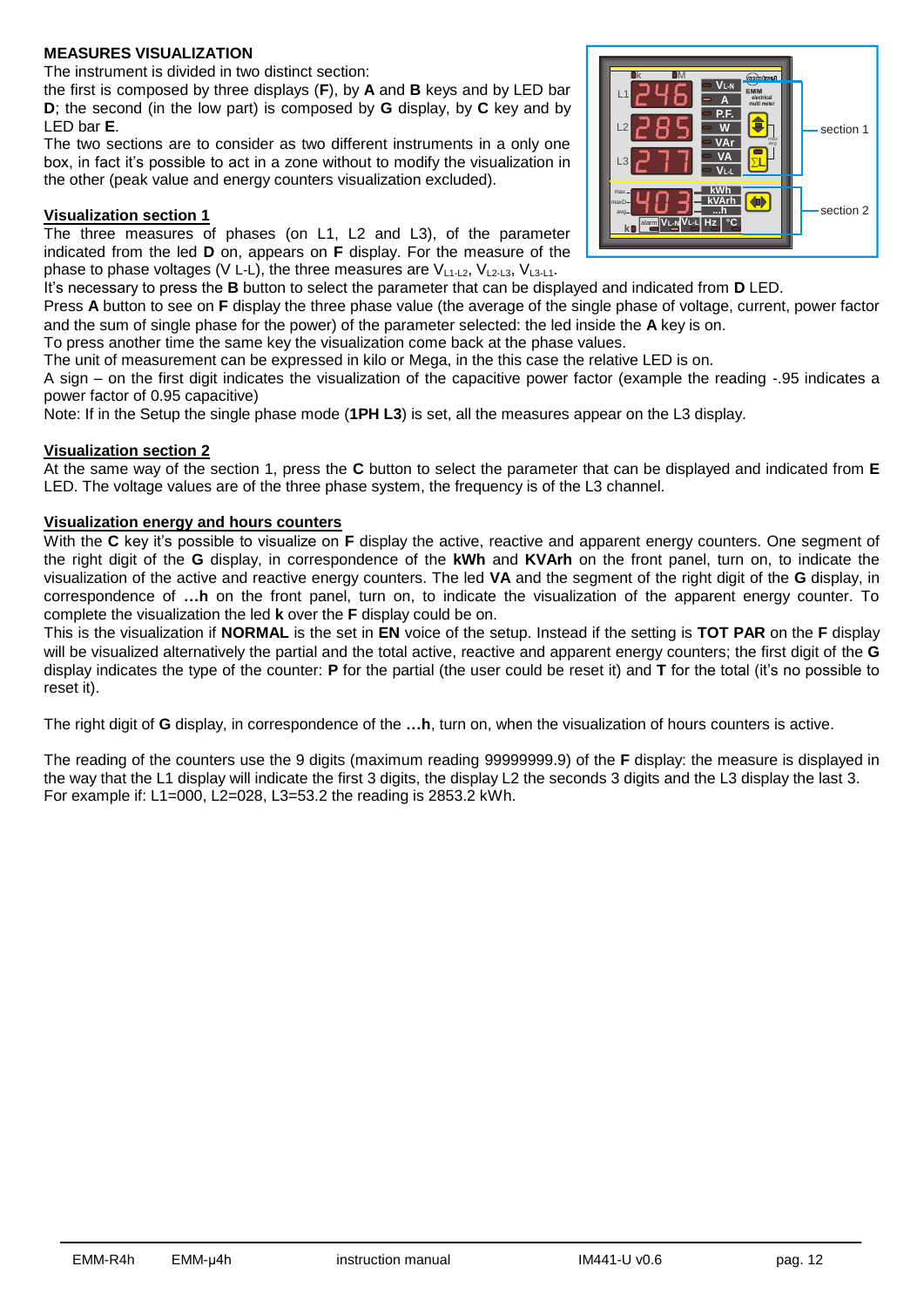#### **VISUALIZATION PEAK AND AVERAGE VALUES**

Pressing at the same time the **A** and **B** keys, on **F** display will appear the average and maximum stored value, that are selected using the **B** key while a luminous segment on the **G** display indicates the type of the maximum and/or average value.

**AVG**: the average values are calculated on a average time set The calculation is at fixed window and it's sinchronized when the instrument turn on.

The stored maximum values are the two types:

**MAX**: the instantaneous maximum values store the maximum value achieved by the parameter of measure for at least one second.

**MAX AVG**: the average maximum values (maximum demand) store the maximum value achieved in the average time as set in the setup menu.

The integration for the calculating of the average values is synchronized all the time that the instrument turn on.

Press **A** and **B** keys another time to come back to the measures visualization. The instrument will come back to the measure visualization automatically if for 10 seconds no one button is pressed.

The average value, the maximum value and the maximum average value selectable with **B** key are the following:

| parameter         | Identifications / description                                                                                                   | G display                     |
|-------------------|---------------------------------------------------------------------------------------------------------------------------------|-------------------------------|
| phase voltages    | $V$ L <sub>2</sub> -N max<br>$V$ L <sub>3</sub> - $N$ max<br>$V_{L1-Nmax}$<br>maximum instantaneous phase voltages              | $max -$<br>$maxD -$<br>$avg-$ |
| phase currents    | $\mathsf{L}_{2\,\text{max}}$<br>$\mathsf{L}$ L3 max<br>$L_1$ max<br>maximum instantaneous phase currents                        | $max-$<br>$maxD-$<br>$avg-$   |
| three-phase power | $\Sigma$ W max<br>$\Sigma$ VA max<br>$\Sigma$ VAr $_{\text{max}}$<br>maximum three phase powers $(\Sigma)$                      | $max-$<br>$maxD -$<br>$avg-$  |
| phase currents    | L2 max avg<br>L3 max avg<br>$L_1$ max avg<br>maximum of average phase currents (max. demand)                                    | $max-$<br>$maxD -$<br>$avg-$  |
| three-phase power | $\Sigma$ W max avg<br>$\Sigma$ VA max avg<br>$\Sigma$ VAr $_{maxavg}$<br>maximum of average three phase powers (maximum demand) | $max$ -<br>$maxD -$<br>$avg-$ |
| phase currents    | $\mathsf{L}$ 1 $\mathsf{L}$ 1 $\mathsf{A}$<br>L <sub>2</sub> avg<br>$L_1$ avg<br>average phase currents                         | $max -$<br>$maxD -$<br>$avg-$ |
| three-phase power | $\Sigma$ W avg<br>$\Sigma$ Var <sub>avg</sub><br>$\Sigma$ VA avg<br>average three phase powers                                  | $max$ -<br>$maxD -$<br>$avg-$ |

#### **NOTE relative to the measure**

The refresh time of the display is lower of a second and it depends by the time of calculating of the measure and concerning the methodology of measure used in the way to allow a comfortable reading of value also in presence of fast variation of the measure parameter.

If the multimeters are used on single phase lines, the measures are referred at the phase L3. The other data displayed and relative to the three-phase system must not considered.

If the measure indicated by the instrument are not reliable or absurd it's necessary to verify the connection of the measure inputs of currents and voltages because must be respected the sequence of the phase, the corresponding of the currents and voltages of the same phase (the L1 voltage phase and the TA located on L1 phase must be connected on the L1 input) and the sense of the current (the S1 terminals of the TA must be connected at the S1 terminals of the instrument).

In some application where the secondary is connected to other instruments apart from the EMM multimeter, some problems could happen concerning the typology of the amperometric inputs.

If there are some problem call the assistance service.

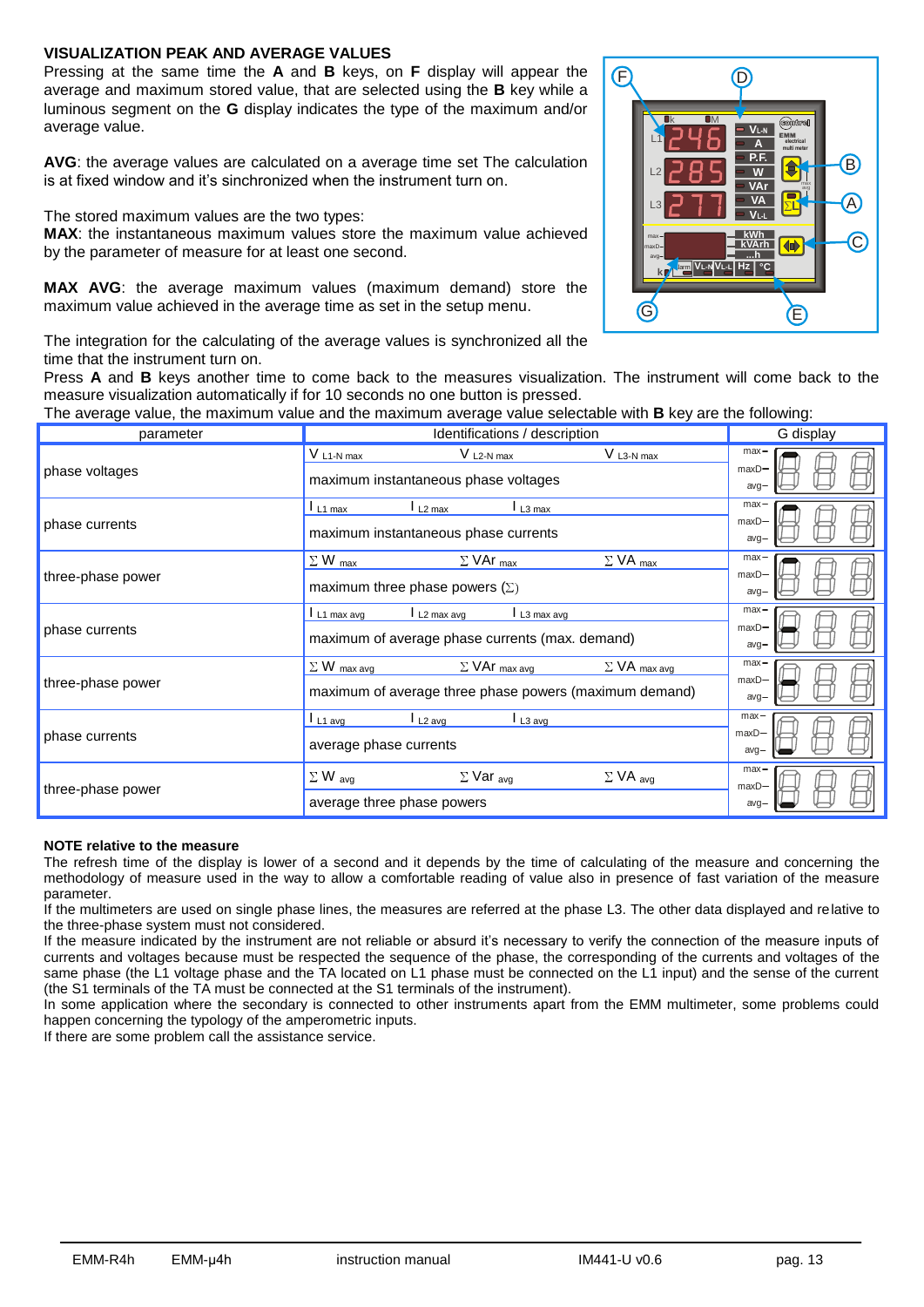# **COMMUNICATION INTERFACE EIA485 (RS485)**

It is possible to exchange information between the instrument and a PC, PLC or other compatible system, through the asynchronous serial line RS485.

The interface EIA485 allows a multi-drop connection, in order to connect various instruments in the same network.

The maximum suggested length for a RS485 connection is 1200m.

For longer distances provide the use of low attenuation cables or signal amplifiers.

On the same RS485 it is possible to install up to 32 units, beyond this number of units it is required to place a signal repeater, each one of them will be able to manage up to 32 instruments.

The higher is the number of connected instruments on the same serial line, the lower will be their response speed.

#### **Not shielded connection**

As shown in the diagram, it is necessary to place a serial RS232/485 converter between the RS232 PC's outlet and the instrument/s.

it's necessary to insert a line termination resistance (Rt=100÷120 ohm) between the twisted pair of cables, placing it between the converter and the end of the network (last instrument connected). Use always twisted cables with minimum section of  $0,36$ mm<sup>2</sup> (22AWG) and lower capacity of 60 pF/m (i.e.: BELDEN cable type EIA RS485- Ref.3105A).



# **Shielded connection**

Should it be the case of long distance networks, ambiences where there have been placed energy transporting cables or ambiences subject to be electrically disturbed, it is suggested to use 100÷120ohm 1/2W resistors, placed between the common of the RS485 outlet and the shielded cable.



For other information on the serial line it's better to see the manual of EMI1 serial converter.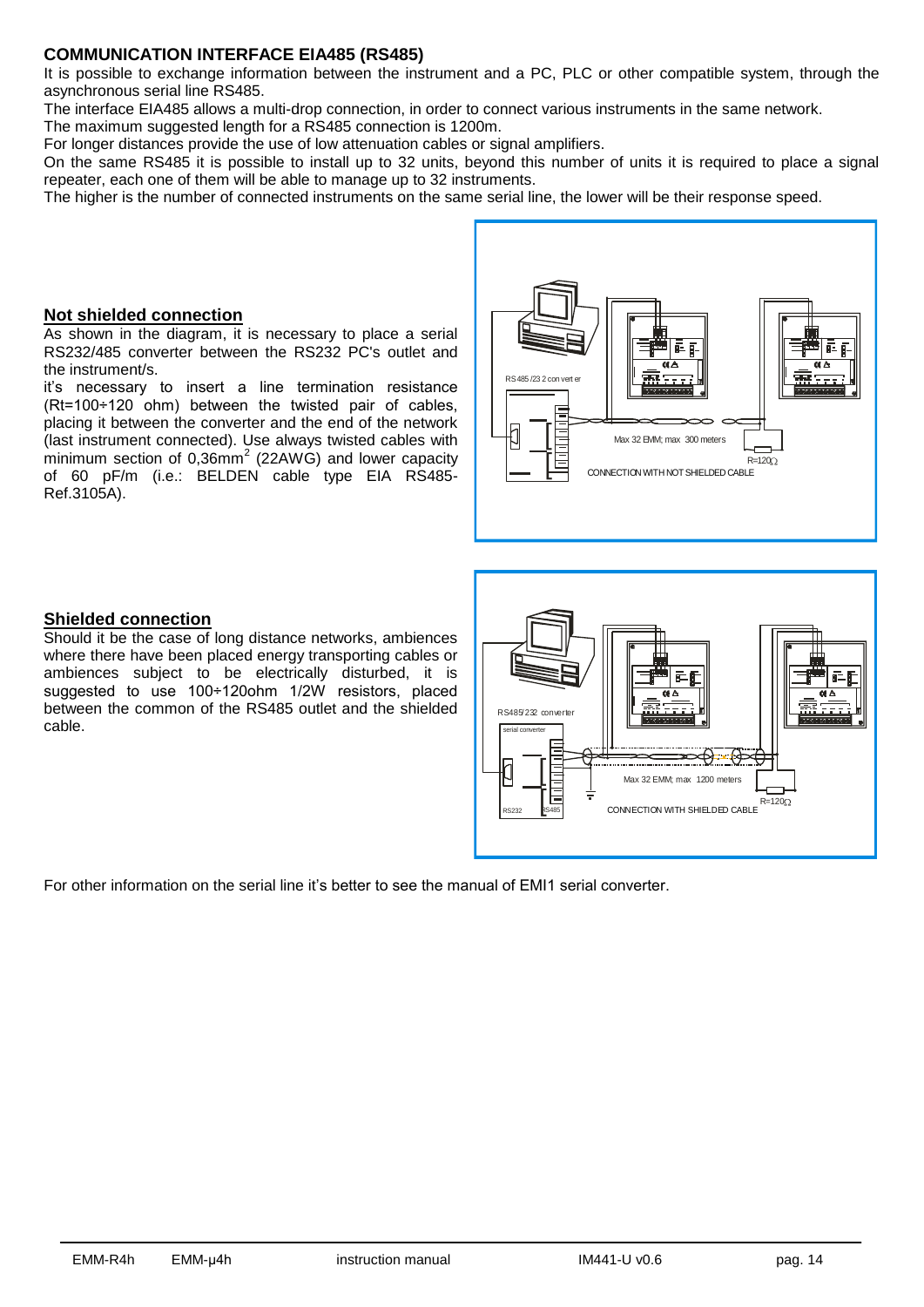# **DIMENSIONS**